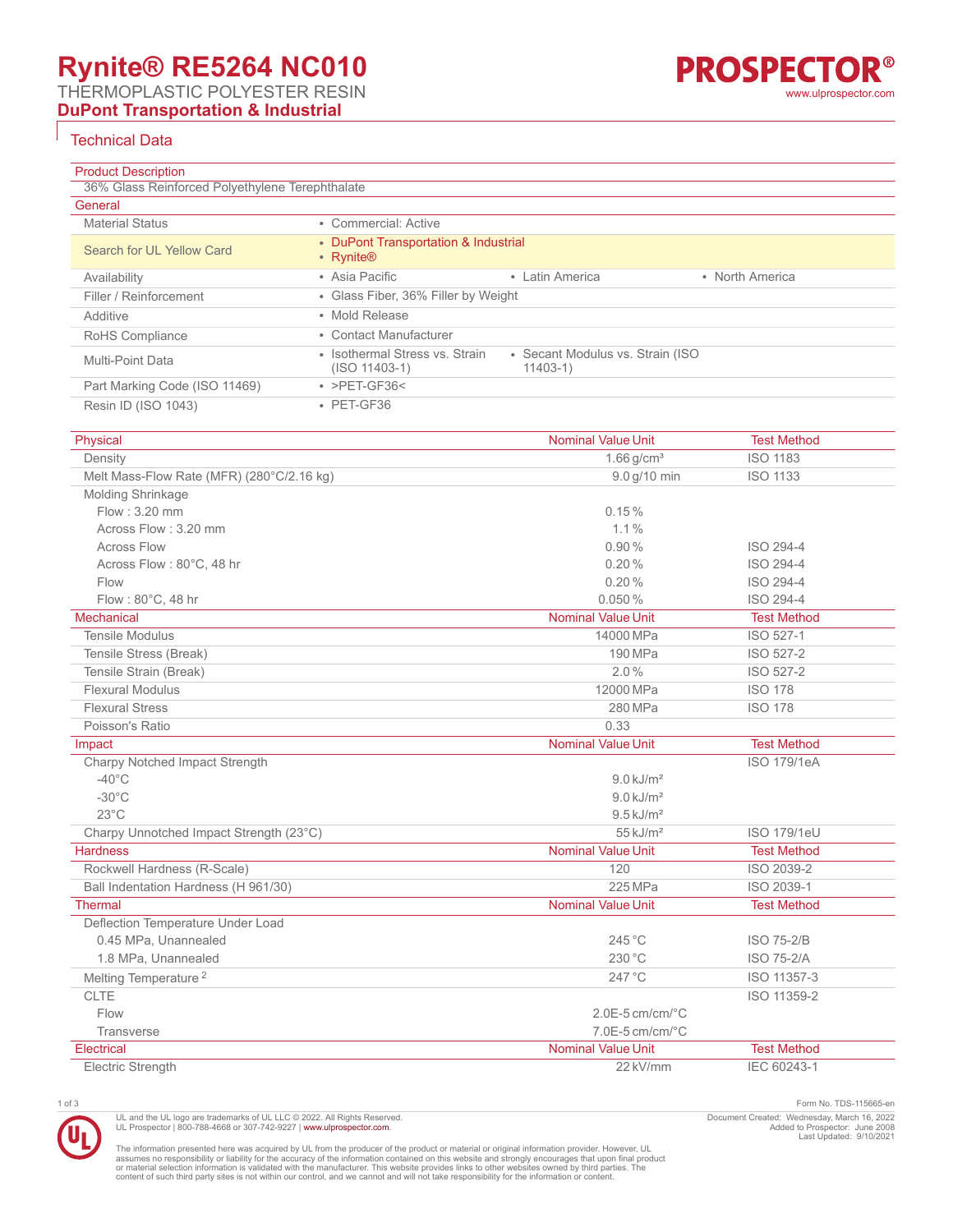## **Rynite® RE5264 NC010**

THERMOPLASTIC POLYESTER RESIN **DuPont Transportation & Industrial DuPont Transportation & Industrial [www.ulprospector.com](http://www.ulprospector.com)** 



| Flammability                   | <b>Nominal Value Unit</b> | <b>Test Method</b> |
|--------------------------------|---------------------------|--------------------|
| Burning Rate $3(1.00$ mm)      | $< 80$ mm/min             | <b>ISO 3795</b>    |
| <b>FMVSS Flammability</b>      | В                         | <b>FMVSS 302</b>   |
| <b>Fill Analysis</b>           | <b>Nominal Value Unit</b> |                    |
| Ejection Temperature           | $170^{\circ}$ C           |                    |
| Injection                      | <b>Nominal Value Unit</b> |                    |
| Drying Temperature             | 120 °C                    |                    |
| Drying Time - Desiccant Dryer  | 4.0 to 6.0 hr             |                    |
| Suggested Max Moisture         | $< 0.010 \%$              |                    |
| Processing (Melt) Temp         | 280 to 300 °C             |                    |
| Melt Temperature, Optimum      | 285 °C                    |                    |
| Mold Temperature               | 120 to 140 °C             |                    |
| Mold Temperature, Optimum      | $140^{\circ}$ C           |                    |
| <b>Holding Pressure</b>        | $> 80.0$ MPa              |                    |
| <b>Back Pressure</b>           | As low as possible        |                    |
| <b>Drying Recommended</b>      | yes                       |                    |
| <b>Hold Pressure Time</b>      | $4.00$ s/mm               |                    |
| Maximum Screw Tangential Speed | $12 \text{ m/min}$        |                    |

### **Notes**

<sup>1</sup> Typical properties: these are not to be construed as specifications.

 $210^{\circ}$ C/min

3 FMVSS 302



UL and the UL logo are trademarks of UL LLC © 2022. All Rights Reserved.<br>UL Prospector | 800-788-4668 or 307-742-9227 | [www.ulprospector.com](http://www.ulprospector.com).

The information presented here was acquired by UL from the producer of the product or material or original information provider. However, UL<br>assumes no responsibility or liability for the accuracy of the information contai

2 of 3 Form No. TDS-115665-en Document Created: Wednesday, March 16, 2022 Added to Prospector: June 2008 Last Updated: 9/10/2021